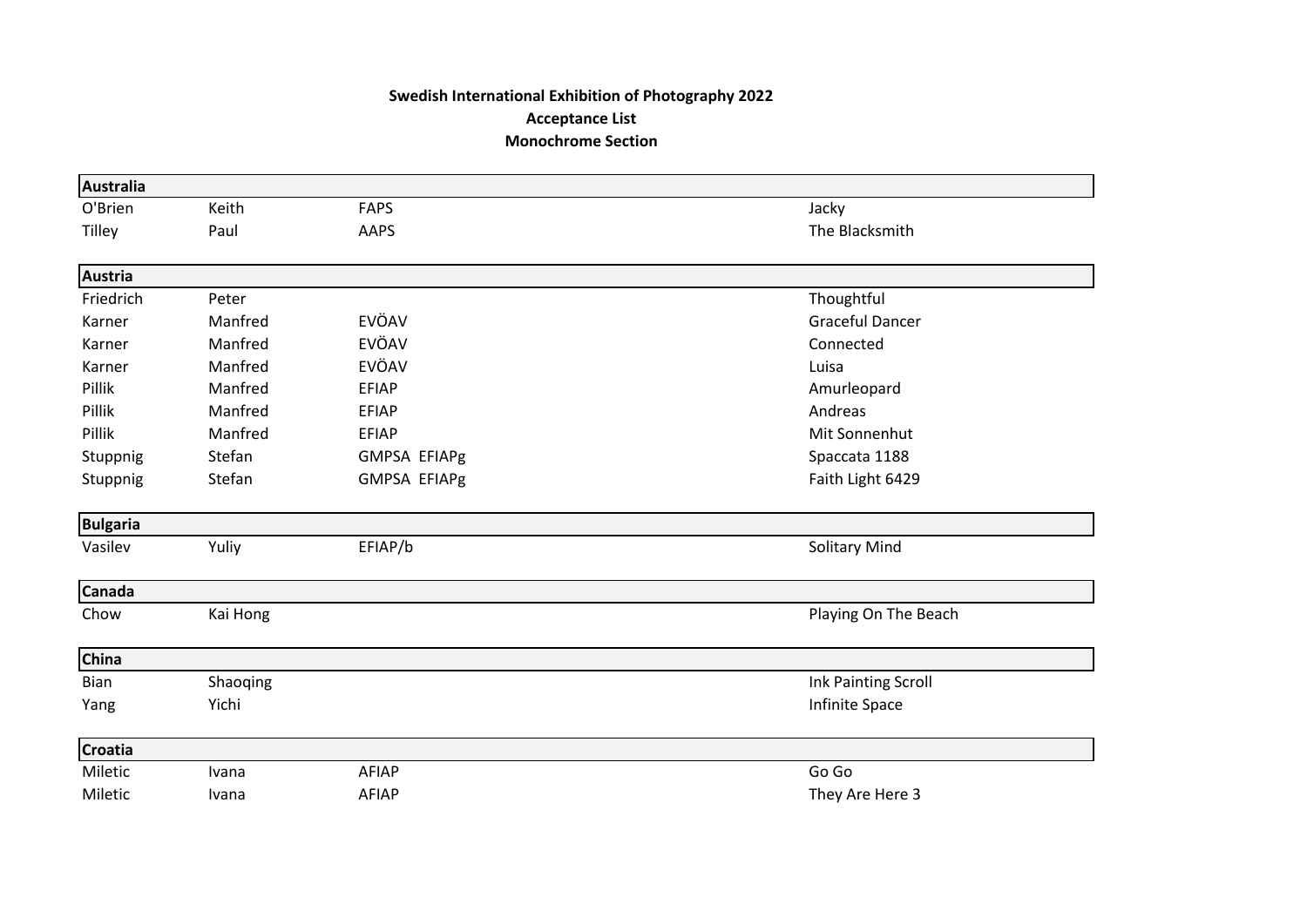| <b>Denmark</b> |                  |                                        |                                |
|----------------|------------------|----------------------------------------|--------------------------------|
| Andreassen     | Lars             |                                        | Anemone Coronaria              |
| <b>Baatz</b>   | Peter            | EFIAP, ESDF                            | Waiting                        |
| <b>Bossen</b>  | Henning          | NSMIF/s                                | Rosa (4) In Bw                 |
| Bossen         | Henning          | NSMiF/s                                | Db At Potsdamer Platz          |
| Christiansen   | Tage             | <b>ESDF AFIAP</b>                      | Two Men In Helligpeder         |
| <b>Dyg</b>     | Johnny Blaabjerg | AFIAP - EFIAP - ASDF - ESDF - HONSDF   | Happy Boy                      |
| Hammerstad     | Jan              | EFIAP, NSMIF/s, ASDF                   | Yin Yang 2                     |
| Hyldager       | Kirsten          |                                        | <b>Together And Separately</b> |
| Jensen         | Erik             | EFIAP, NSMIF/s, ESDF                   | Overview                       |
| Lorenzen       | Helle            | EFIAP, ESDF NSMIF/s                    | The Tree                       |
| Madsen         | Aage             | NSMiF/b, EFIAP, ASDF                   | <b>Cubist Portrait</b>         |
| Moegreen       | Lars             | LM foto                                | Lonely Biker                   |
| Petersen       | Gunnar           |                                        | <b>Bad Day</b>                 |
| Regil          | Finn             | <b>ESDF - EFIAP</b>                    | Walking On The Roof            |
| Suszkiewicz    | Ole              | GMPSA, MFIAP, EFIAP/d3                 | <b>Balance</b>                 |
| <b>England</b> |                  |                                        |                                |
| Kozok          | Corinne          | <b>CPAGB EFIAP Bronze</b>              | The Waiting Game               |
| Mead           | Barry            | FRPS EFIAP/d3 MPAGB                    | Warrior                        |
| Price          | Robin            | ARPS. AIPF, PPSA, DPAGB, EHPS, GPU 2Cr | Im A Wonderful Thing Baby      |
| Sawyer         | Tim              | ARPS CPAGB EFIAP/b                     | <b>Desolate Tree</b>           |
| Sibley         | Sue              | ARPS EFIAP/B DPAGB                     | Eryngium                       |
| Watson         | Douglas          | ARPS, EFIAP/b                          | Maestro                        |
| Welford        | Peter-M-         | EFIAP/S DPAGB BPE 3*                   | Leaping Nude                   |
| Wheeler        | David            | FRPS, DPAGB, EFIAP/d1, MFIAP           | The Engineer                   |
| Wheeler        | David            | FRPS, DPAGB, EFIAP/d1, MFIAP           | <b>Helpful Advice</b>          |
| Wheeler        | David            | FRPS, DPAGB, EFIAP/d1, MFIAP           | <b>Waiting For Friends</b>     |

| Eskelinen | Jouko | Efiap/b, SKsLE, NSMiF/p | High Heels 4     |
|-----------|-------|-------------------------|------------------|
| Eskelinen | Jouko | Efiap/b, SKsLE, NSMiF/p | Flowergirl       |
| Eskelinen | Jouko | Efiap/b, SKsLE, NSMiF/p | Girl With A Rope |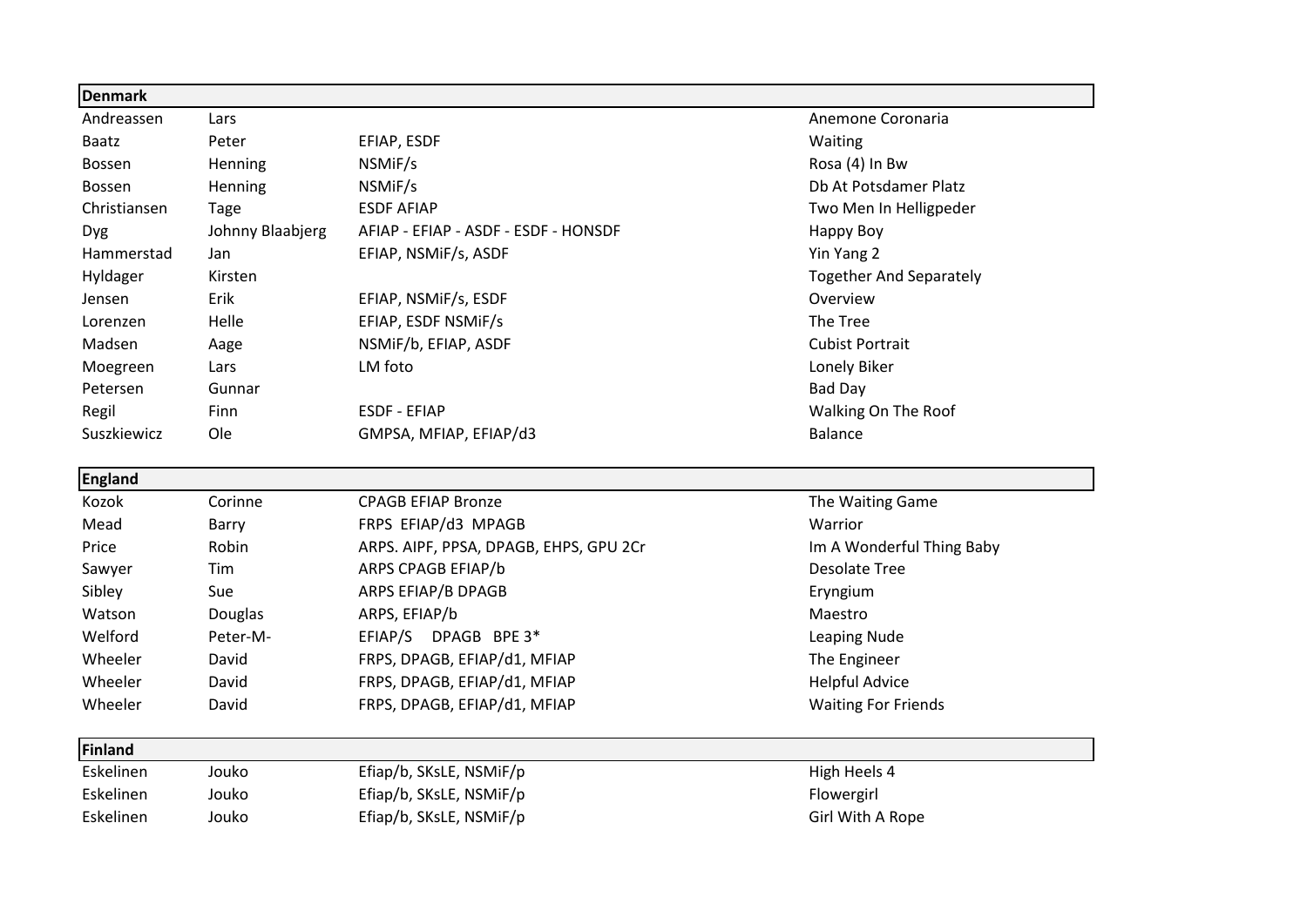| Eskelinen     | Jouko     | Efiap/b, SKsLE, NSMiF/p                | Power In Black                |
|---------------|-----------|----------------------------------------|-------------------------------|
| Keto          | Jouko     | <b>SKsLSM</b>                          | Autumnflight                  |
| Lehtimäki     | Paula     | SKsLSM, NSMiF/s, EFIAP                 | <b>Suspicious Glimpse</b>     |
| Lähtinen      | Timo      | EFIAP/b SKsLSM NSMiF/b                 | Wind In Her Hair              |
| Raunio        | Risto     | SKsLSM, EFIAP, NSMiF/b, GPUCR2         | <b>Emperor Family Meeting</b> |
| Salonen       | Kalle     | EFIAP/g                                | League 12                     |
| Suuronen      | Veini     |                                        | <b>Decisive Moment</b>        |
| Visavuori     | Juhani    | SKsLE, EFIAP                           | The Musician'S Hands          |
| Ylinen        | Pertti    | SKsLM, NSMIF/s, EFIAP/s, EPSA, GPU CR2 | Dreamer 1Xc                   |
|               |           |                                        |                               |
| <b>France</b> |           |                                        |                               |
| Caramello     | Sylvie    | AFIAP - R-ISF1 - R-ISF2 R-ISF3         | Sarah 4                       |
| Caramello     | Sylvie    | AFIAP - R-ISF1 - R-ISF2 R-ISF3         | Groupe Acdc 1                 |
| Delecluse     | Marc      |                                        | Helena                        |
| Dumont        | Michel    |                                        | La Lecture                    |
| Dumont        | Michel    |                                        | A Nu                          |
| Dumont        | Michel    |                                        | Se Remettre En Beaute         |
| Vajaianu      | Alexandre | E.FIAP/S-A.FPF-F.ICS-E.AAFR-HON.FCPA   | Regards 13                    |
| Vajaianu      | Alexandre | E.FIAP/S-A.FPF-F.ICS-E.AAFR-HON.FCPA   | Regards 11                    |
|               |           |                                        |                               |
| Germany       |           |                                        |                               |
| Pinkl         | Albert J. |                                        | <b>Pure Deceleration</b>      |
| Pinkl         | Albert J. |                                        | <b>Still Got The Blues</b>    |
| Pinkl         | Albert J. |                                        | Crossing                      |
| Schulz        | Ruediger  | <b>PPSA</b>                            | <b>First Winter</b>           |
| Schulz        | Ruediger  | <b>PPSA</b>                            | Meeting                       |

## **Greece**

**Kitsos Kostas 'Coffee Time'** (Coffee Time' 'Coffee Time' 'Coffee Time' 'Coffee Time' '

| <b>Hong Kong</b> |                  |                   |                      |
|------------------|------------------|-------------------|----------------------|
| Wong             | Ngar Shun Victor | FRPS, GPSA, AFIAP | Men In Triangles     |
| Wong             | Ngar Shun Victor | FRPS, GPSA, AFIAP | Running To The Light |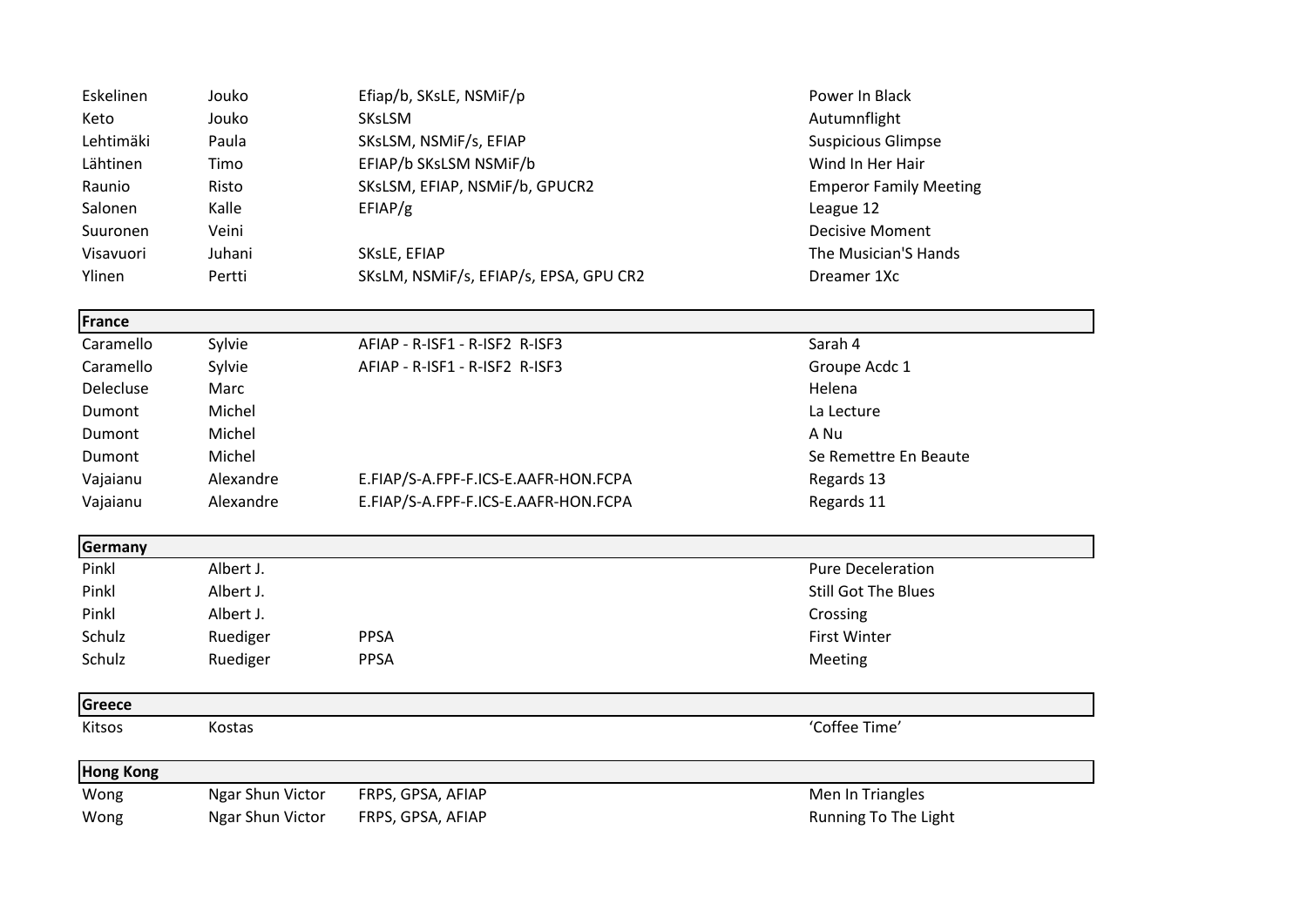| Wong           | Ngar Shun Victor | FRPS, GPSA, AFIAP                       | <b>Break The Barrier</b>  |
|----------------|------------------|-----------------------------------------|---------------------------|
| Wong           | Shiu Gun         | <b>FPSA</b>                             | <b>Attractive Pose</b>    |
| Wong           | Shiu Gun         | <b>FPSA</b>                             | Recollecting 2            |
| Wong           | Shiu Gun         | <b>FPSA</b>                             | Gina 2                    |
| India          |                  |                                         |                           |
| De Sarker      | Dilip            | EFIAP/S, EFIP, LRPS                     | Pari The Sabar Girl2_2464 |
| De Sarker      | Dilip            | EFIAP/S, EFIP, LRPS                     | Monk And His Monkey_1767  |
| De Sarker      | Dilip            | EFIAP/S, EFIP, LRPS                     | Khadu Sabar2_2078         |
| Ghosh          | Debojyoti        |                                         | <b>Glistening Eyes</b>    |
| Ghosh          | Debojyoti        |                                         | <b>Brother And Sister</b> |
| Ghosh          | Debojyoti        |                                         | Happiness                 |
| Ghosh          | Soumen           | AFIP, EFIP, AFIAP, EFIAP, LRPS, GPU CR2 | Shade                     |
| Ghosh          | Soumen           | AFIP, EFIP, AFIAP, EFIAP, LRPS, GPU CR2 | <b>Shadow Story</b>       |
| Kulkarni       | Pranesh          |                                         | The Mission               |
| Saxena         | Sudhir           | ARPS, EFIAP/p                           | Fulfilment                |
| Saxena         | Sudhir           | ARPS, EFIAP/p                           | Elegant                   |
| Viswanadha     | Mahesh Kumar     | AFIAP, AFIP                             | Reflection                |
| Ireland        |                  |                                         |                           |
| <b>Bushe</b>   | Catherine        | EFIAP/p<br><b>LIPF</b>                  | The Lonesome Runner       |
| Byrne          | Seamus           | LIPF                                    | Cocooned                  |
| <b>Byrne</b>   | Seamus           | <b>LIPF</b>                             | The Shout                 |
| <b>Strapec</b> | Michael          | EFIAP/b, LIPF, MEAPU/b                  | In The Rain Of Tears      |
| Strapec        | Michael          | EFIAP/b, LIPF, MEAPU/b                  | Me And My Sister          |
| <b>Strapec</b> | Michael          | EFIAP/b, LIPF, MEAPU/b                  | Goodfella Ii.             |
| <b>Israel</b>  |                  |                                         |                           |
| Goldin         | Leonid           | EIPAS, EFIAP                            | Upside Down Life          |
| Italy          |                  |                                         |                           |
| <b>Bruno</b>   | Ruggero          |                                         | Mirror                    |
| D Alia         | Valentina        | <b>EFIAP</b>                            | Spiral Staircase          |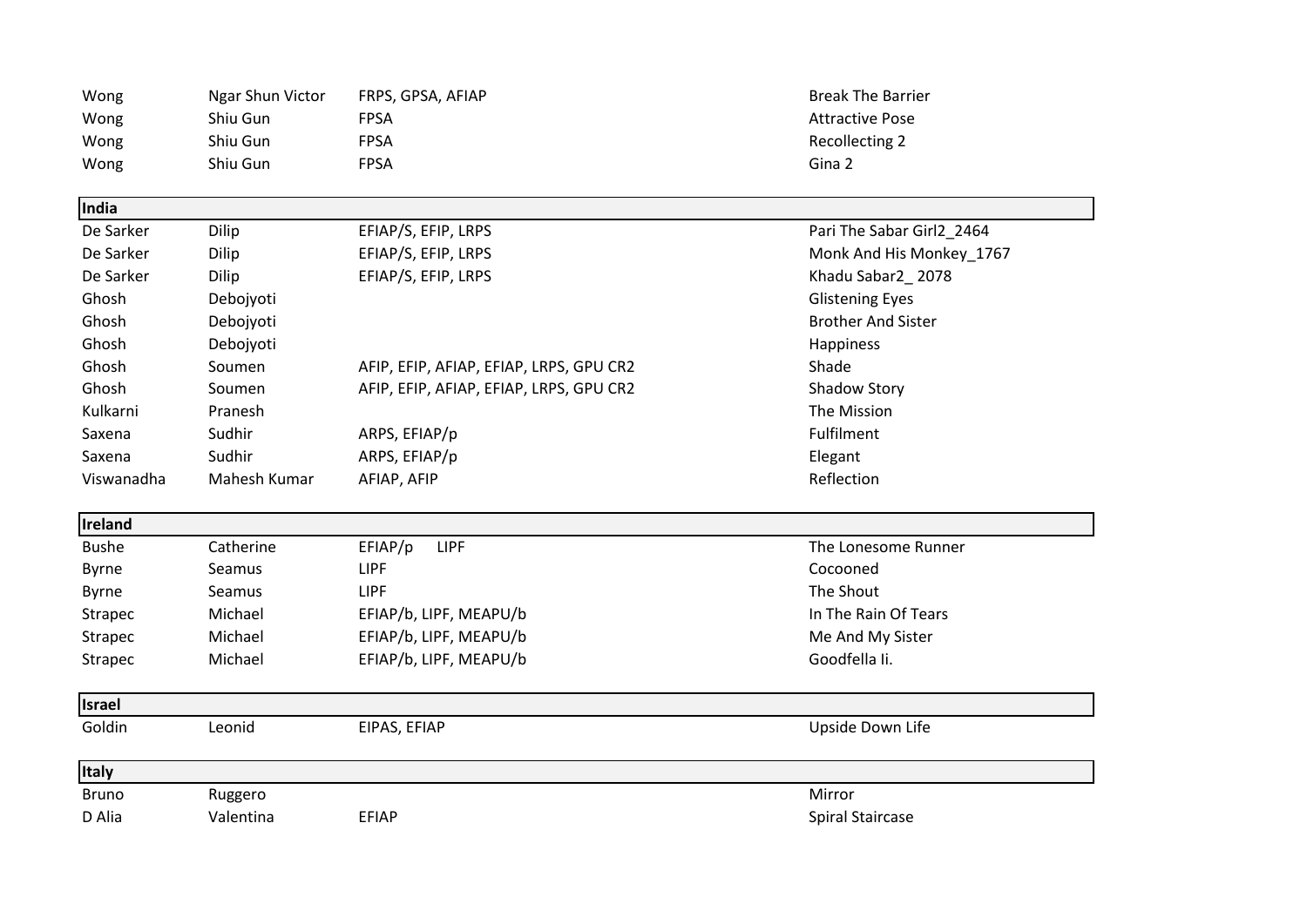| D Alia           | Valentina | <b>EFIAP</b>                      | 352 Windows                  |
|------------------|-----------|-----------------------------------|------------------------------|
| D Alia           | Valentina | <b>EFIAP</b>                      | <b>Bike And Street Lamps</b> |
| Danilo           | Facheris  |                                   | Hard Praticability Nr 4      |
| Favalli          | Emanuele  | AFIAP                             | Life Companions              |
| Favalli          | Emanuele  | <b>AFIAP</b>                      | Observed                     |
| Ingino           | Alfredo   | EFIAP/b - GPU CR2                 | Yesterday And Today          |
| Mesiti           | Mariella  | BFA*** UIF                        | Alexa 8                      |
| Mesiti           | Mariella  | BFA*** UIF                        | Eva 3                        |
| Mesiti           | Mariella  | BFA*** UIF                        | Marina 2                     |
| Mesiti           | Mariella  | BFA*** UIF                        | Serena 3                     |
| Riva             | Dario     | AFIAP                             | The Strange Shadow           |
| Roberto          | Palladini | BFA*** UIF                        | Heavenly 3                   |
| Roberto          | Palladini | BFA*** UIF                        | Pedro 8                      |
| Roberto          | Palladini | BFA*** UIF                        | Anna J 3                     |
| Luxembourg       |           |                                   |                              |
| Daemen           | Harry     | EFIAP/g                           | Chef Am Niwwel               |
| Daemen           | Harry     | EFIAP/g                           | Jovanna                      |
| Daemen           | Harry     | EFIAP/g                           | Mit Letzter Kraft            |
| Daemen           | Harry     | EFIAP/g                           | Angula                       |
| Patz             | Martin    |                                   | Wanderlust                   |
| <b>Macau</b>     |           |                                   |                              |
| Cheang           | Sherman   | EFIAP/s E.CPE GEPSS M.APS Hon.PFM | Tango 1                      |
| Netherlands      |           |                                   |                              |
| Lybaert          | Daniel    | Efiap/d3                          | Berenruzie In Zww            |
| Lybaert          | Daniel    | Efiap/d3                          | Kuifmakakenfamilie In Zww    |
| Lybaert          | Daniel    | Efiap/d3                          | Steamrailwaystory In Zww     |
| Van Son          | Max       | EFIAP/d2, MPSA                    | Slowly To The Exit           |
| Northern Ireland |           |                                   |                              |
| Adams            | Peter     | FIPF DPAGB BPE4*                  | No. 30                       |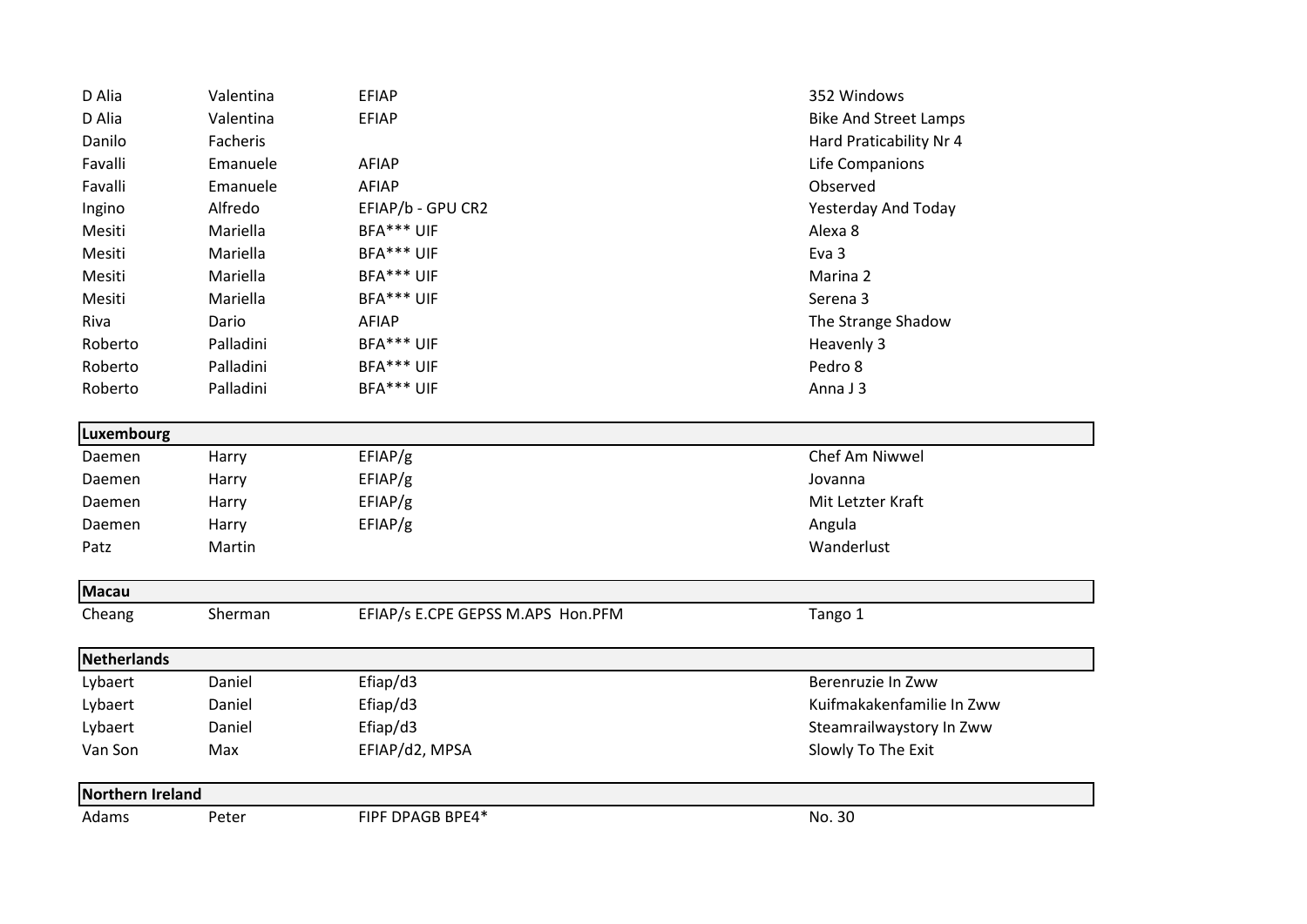| Adams | Peter | FIPF DPAGB BPE4*                        | Ace Of Spades |
|-------|-------|-----------------------------------------|---------------|
| Adams | Peter | FIPF DPAGB BPE4*                        | Cat Girl      |
| Boyd  | Cyril | EFIAP/b, MPSA, DPAGB, LIPF, A-CPE, BPE3 | Naked Balance |
| Boyd  | Cyril | EFIAP/b, MPSA, DPAGB, LIPF, A-CPE, BPE3 | Well Clear    |
| Boyd  | Cyril | EFIAP/b, MPSA, DPAGB, LIPF, A-CPE, BPE3 | Irida Stretch |
| Boyd  | Cvril | EFIAP/b, MPSA, DPAGB, LIPF, A-CPE, BPE3 | Sarah Nude    |

| <b>Norway</b> |           |                       |                                   |
|---------------|-----------|-----------------------|-----------------------------------|
| Andersen      | Leif      |                       | Livsforsker                       |
| Bergo         | Arne      | FIAP/p, EPSA, NSMIF/p | <b>Arctic Fox Female No1</b>      |
| Bråten        | Tove      |                       | <b>Repetitive Formations</b>      |
| Carlsen       | Nina      |                       | Come With Me                      |
| Carlsen       | Nina      |                       | Undring                           |
| Carlsen       | Nina      |                       | Paper Boy                         |
| Carlsen       | Nina      |                       | Sleep Guardian                    |
| Dårflot       | Anngunn   |                       | Regine                            |
| Forberg       | Jon       |                       | The Bright Side                   |
| Foss          | Torunn    |                       | Therese                           |
| Foss          | Torunn    |                       | The Boss                          |
| Foss          | Torunn    |                       | Alone In This World               |
| Frøystein     | Gaute     | <b>EFIAP</b>          | Done Playing                      |
| Frøystein     | Gaute     | <b>EFIAP</b>          | <b>Winter Fight</b>               |
| Helland       | Atle      |                       | Rådyrbukk I Skodde                |
| Helland       | Atle      |                       | Familie Jansen                    |
| Helland       | Atle      |                       | Ink Father                        |
| Herstadhagen  | Jan       |                       | Hold Me                           |
| Holst         | Kjersti   | AFIAP, NSMIF/b        | Man And The Birds                 |
| Isaksen       | Signe Gry |                       | White Butterfly                   |
| Isaksen       | Signe Gry |                       | The Lady And Her Spanish Stallion |
| Kjærstad      | Geir      |                       | <b>Ballerina</b>                  |
| Knutsen       | Jon       | AFIAP, ENSFF, NSMIF-G | The Ballerina                     |
| Knutsen       | Jon       | AFIAP, ENSFF, NSMIF-G | Yoga On The Box Ii                |
| Lunde         | Atle      |                       | The Fisherman                     |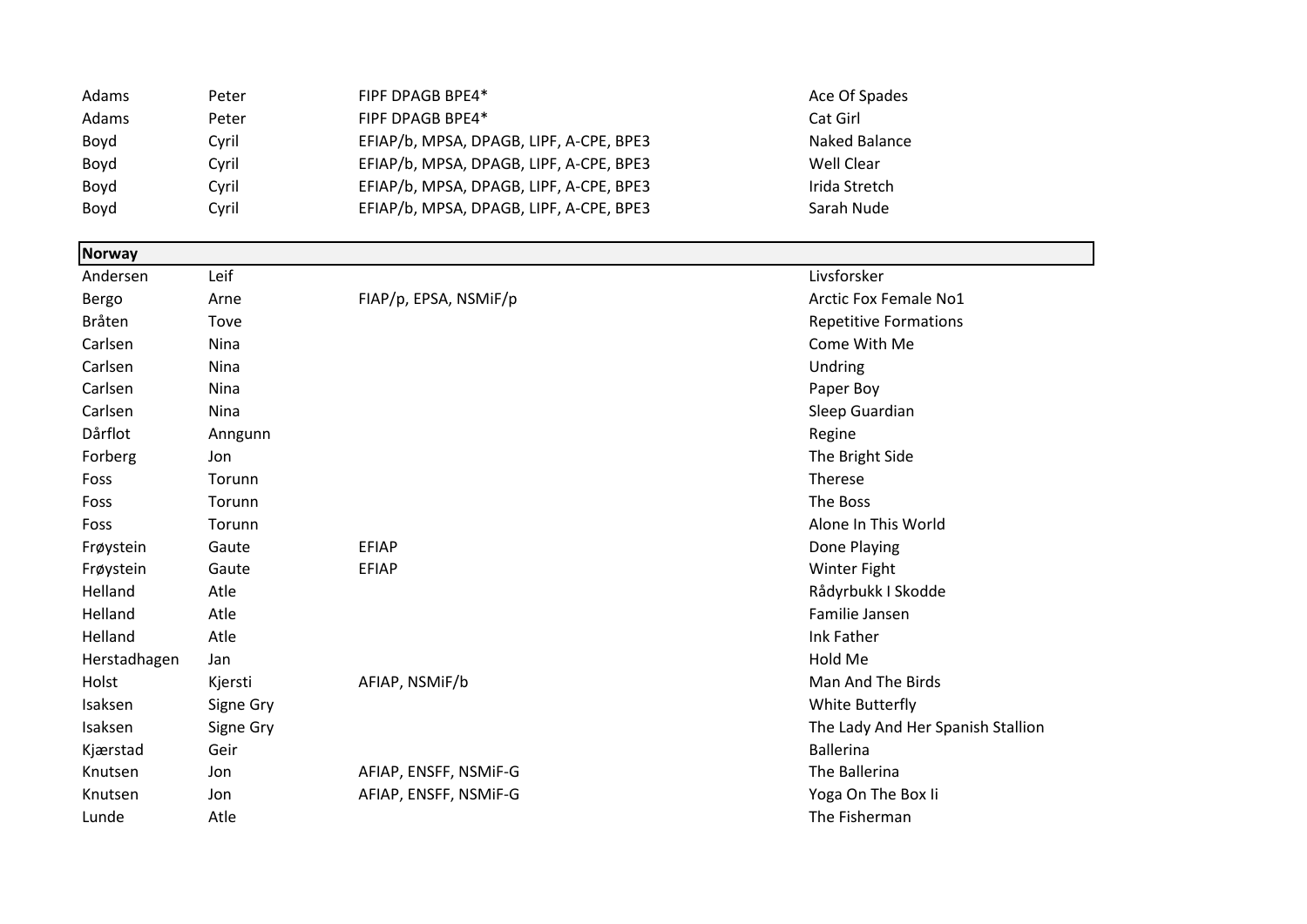| Lunde       | Atle               |                                                  | The Gambler               |
|-------------|--------------------|--------------------------------------------------|---------------------------|
| Nyborg      | Bjørn Ole          | EFIAP/g, PPSA                                    | Nude 11                   |
| Nyborg      | Bjørn Ole          | EFIAP/g, PPSA                                    | Fighter                   |
| Nyborg      | Bjørn Ole          | EFIAP/g, PPSA                                    | Wet Skin                  |
| Price       | Anita              |                                                  | Bear Play Fight Ii        |
| Price       | Anita              |                                                  | Pondering                 |
| Price       | Anita              |                                                  | Hare Fight Ii             |
| Sveen       | Lars               | Lars Sveen                                       | Operabuilding, Tenerife   |
| Synnevåg    | Roald              | MFIAP EFIAP-D2 EsFIAP GMPSA GPSA HonENFF NSMIF-P | Lonesome In Oslo 2        |
| Time        | <b>Bjarne Emil</b> |                                                  | <b>Hen Harrier</b>        |
| Poland      |                    |                                                  |                           |
| Kuczynski   | Sebastian          |                                                  | Covid-19 Time Portrait    |
| Muskalski   | Krzysztof          | EFIAP/g, PPSA, GAPU, AFRP, ZPAF                  | Hair 1                    |
| Muskalski   | Krzysztof          | EFIAP/g, PPSA, GAPU, AFRP, ZPAF                  | Hair 2                    |
| Romania     |                    |                                                  |                           |
| Plaino      | Marian             | EFIAP, C*** MOL                                  | <b>Ballerina</b>          |
| Plaino      | Marian             | EFIAP, C*** MOL                                  | Mirror Mirror On The Wall |
| Scotland    |                    |                                                  |                           |
| Johnston    | Eion               | FRPS EFIAP/d2                                    | <b>Grasping Look</b>      |
| Johnston    | Eion               | FRPS EFIAP/d2                                    | Down But Not Out          |
| Slovenia    |                    |                                                  |                           |
| Doberlet    | Vasja              | MFIAP, EFIAP/d1                                  | Virtual Judge             |
| Strahinjic  | Robert             | AFIAP                                            | Competition               |
| Spain       |                    |                                                  |                           |
| <b>Diez</b> | Josemi             | <b>ACEF</b>                                      | El Estudiante             |
| <b>Diez</b> | Josemi             | <b>ACEF</b>                                      | Skite Bibi li             |
| Gurruchaga  | Jose Agustin       | <b>EFIAP</b><br>MCEF(O)                          | In Tune                   |
| Gurruchaga  | Jose Agustin       | <b>EFIAP</b><br>MCEF(O)                          | Shapes                    |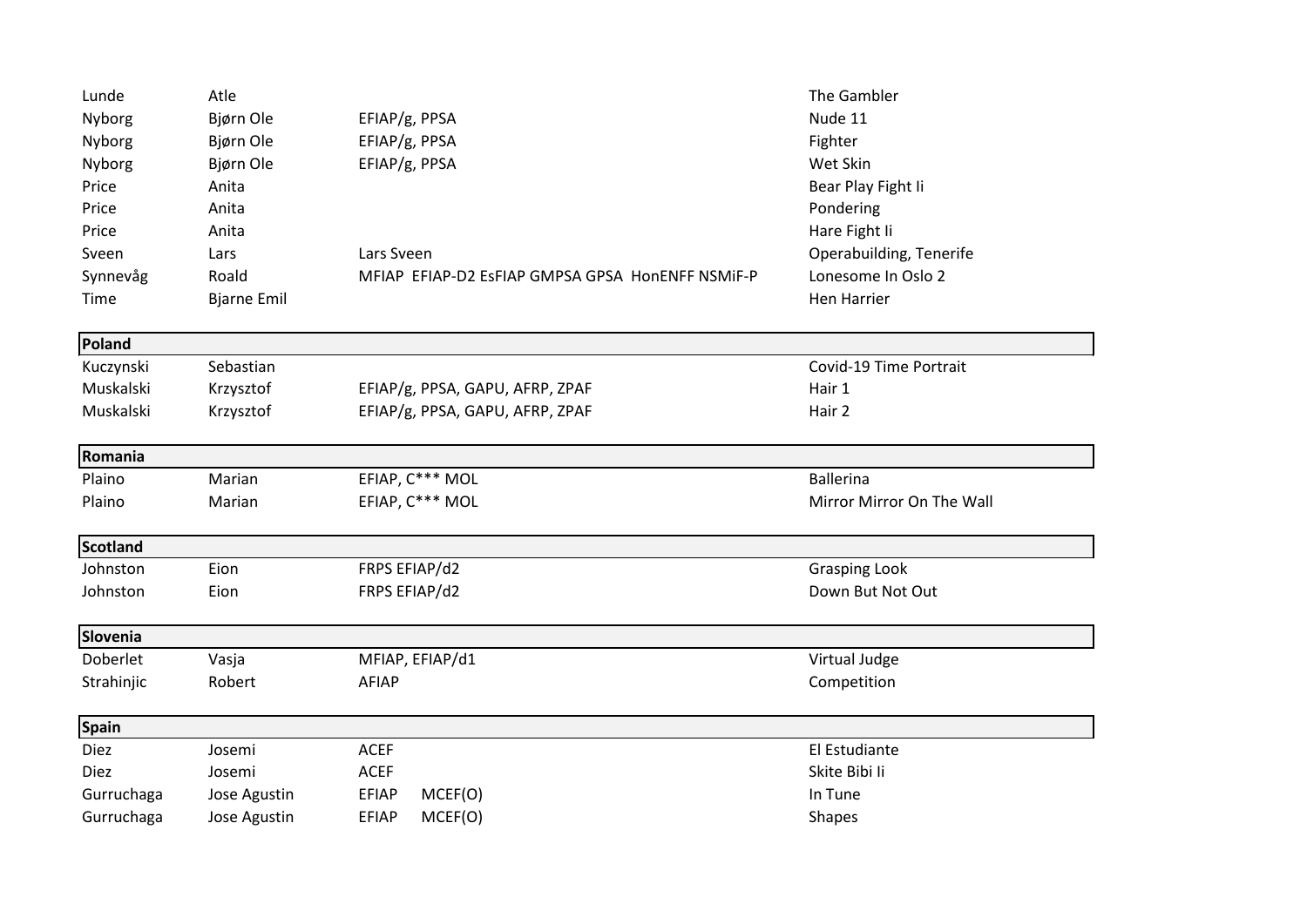| Martin             | Jose Maria |                              | Pushing                           |
|--------------------|------------|------------------------------|-----------------------------------|
| Martin             | Jose Maria |                              | Couple                            |
| Martin             | Jose Maria |                              | Rider                             |
| Mesa Otero         | Jesus A.   | <b>AFIAP</b>                 | El Final Del Camino               |
| Mesa Otero         | Jesus A.   | <b>AFIAP</b>                 | Sonic                             |
| Mesa Otero         | Jesus A.   | AFIAP                        | Freestyle                         |
| Mesa Otero         | Jesus A.   | <b>AFIAP</b>                 | Juegos De Niños Y De No Tan Niños |
| Puigcerver         | Manel      | Artist FIAP, Gold Master CEF | The Elegance Of Dance             |
| Puigcerver         | Manel      | Artist FIAP, Gold Master CEF | The Waves Dance                   |
| Puigcerver         | Manel      | Artist FIAP, Gold Master CEF | Dancing Saint Valentine           |
| Puigcerver         | Manel      | Artist FIAP, Gold Master CEF | Rhapsody In White                 |
| Sweden             |            |                              |                                   |
| Almen              | Anna       |                              | <b>Owl Meeting</b>                |
| Aus                | Gunnar     |                              | Jakob                             |
| Aus                | Gunnar     |                              | Gull                              |
| Friberg            | Mikaela    | EFIAPb, NSMiF/s, ERSF/b      | <b>Floral Beauties</b>            |
| Gustafson          | Clas       | EFIAP NSMIF/g MNFF/g NFFF/s  | Brunnsbo                          |
| Hansson            | Lars-Hakan | EFIAP, ARSF, NSMiF/b         | P Juggling 8126                   |
| Liljeblad          | Helen      |                              | Josefine                          |
| Lundblad           | Mikael     | NSMiF/g, AFIAP               | Flamingo Night                    |
| Sjölund            | Tommy      |                              | Gunmari Och Ann                   |
| <b>Stake</b>       | Jan-Thomas | MFIAP, EFIAP/d3, GMPSA       | Stripes 5656                      |
| Stake              | Jan-Thomas | MFIAP, EFIAP/d3, GMPSA       | Globes 2020                       |
| <b>Switzerland</b> |            |                              |                                   |
| Polli              | Alex       |                              | Fibonacci Way                     |
| Polli              | Alex       |                              | Repeated                          |
| <b>Taiwan</b>      |            |                              |                                   |
| Kuo                | Wei Chang  | <b>EFIAP</b>                 | Go To Work                        |
| <b>USA</b>         |            |                              |                                   |